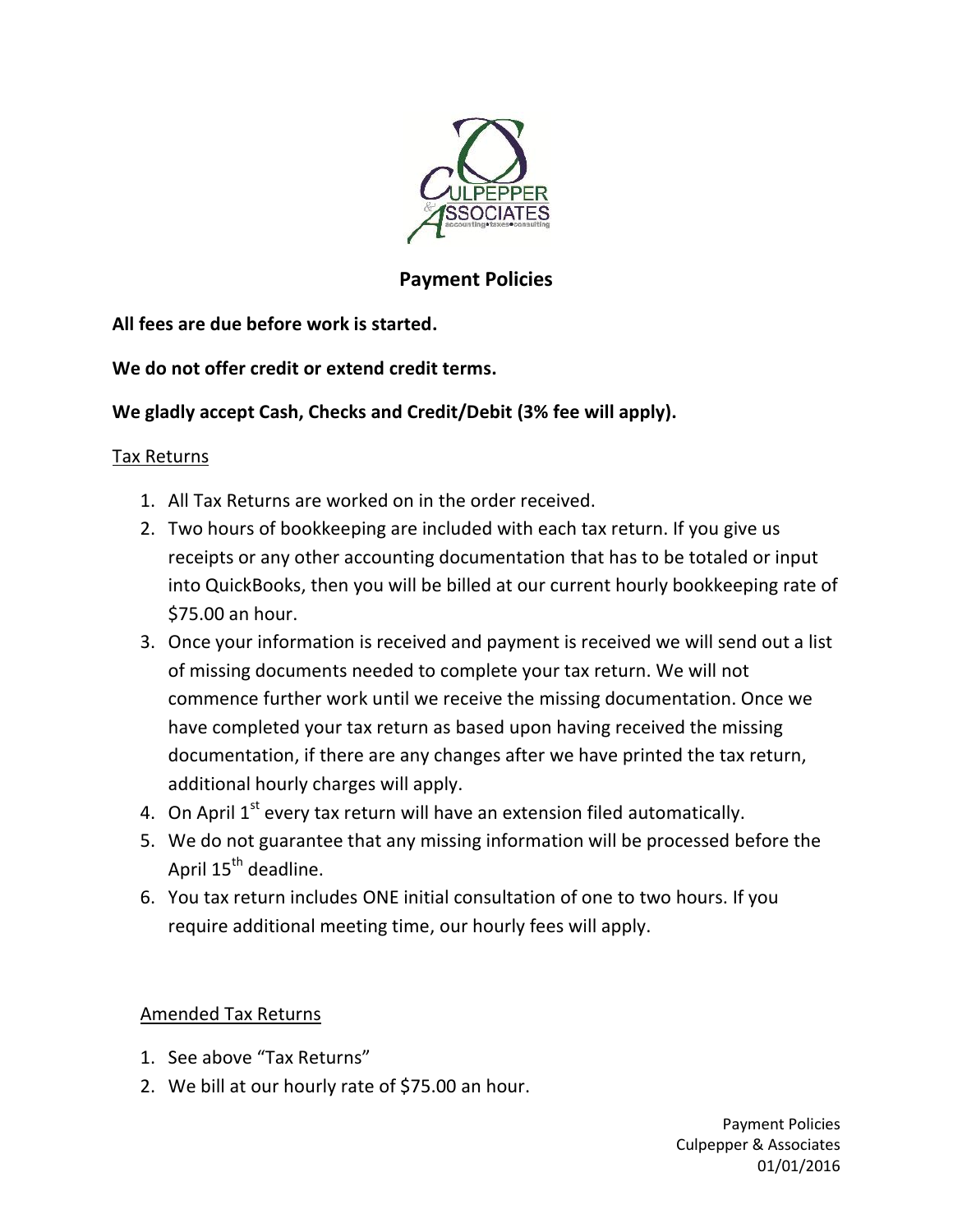- 3. We also charge success fees.
- 4. Generally we do not charge fees up front. We will process the information given us and if we determine that it is beneficial to you, we will inform you of the expected tax savings AND HOW MUCH WE WILL CHARGE YOU.

#### **Bartering**

- 1. In some cases where we determine a client has valuable services and/or products, we will entertain a barter relationship. This may entail the client having to enroll membership into a barter group. Any fees due for such membership are the responsibility of the client.
- 2. We generally do not engage in one-on-one bartering.
- 3. New clients are required to complete a credit/debit card authorization form.

### Bookkeeping Engagements

From time to time, new or current clients may submit large bookkeeping engagements, which may cover multiple months or years. Sometimes this relates to past business tax returns that have not been filed. In these cases, we require an up-front deposit to cover our internal costs associated with preparing the bookkeeping (i.e. we have to pay a staff accountant). We will also require a completed credit/debit card authorization form, and as work is completed, we will run the charges for the fees due.

### Monthly Bookkeeping

- 1. All fees are due on the first of the month
- 2. All return checks will result in a charge of \$35.00 per item.
- 3. New clients are required to complete a "New Client" information sheet.
- 4. New clients are required to complete a credit/debit card authorization form.
- 5. All clients must sign an engagement letter of services provided and charges for those services.
- 6. There will be additional delivery charges, rush charges, etc.